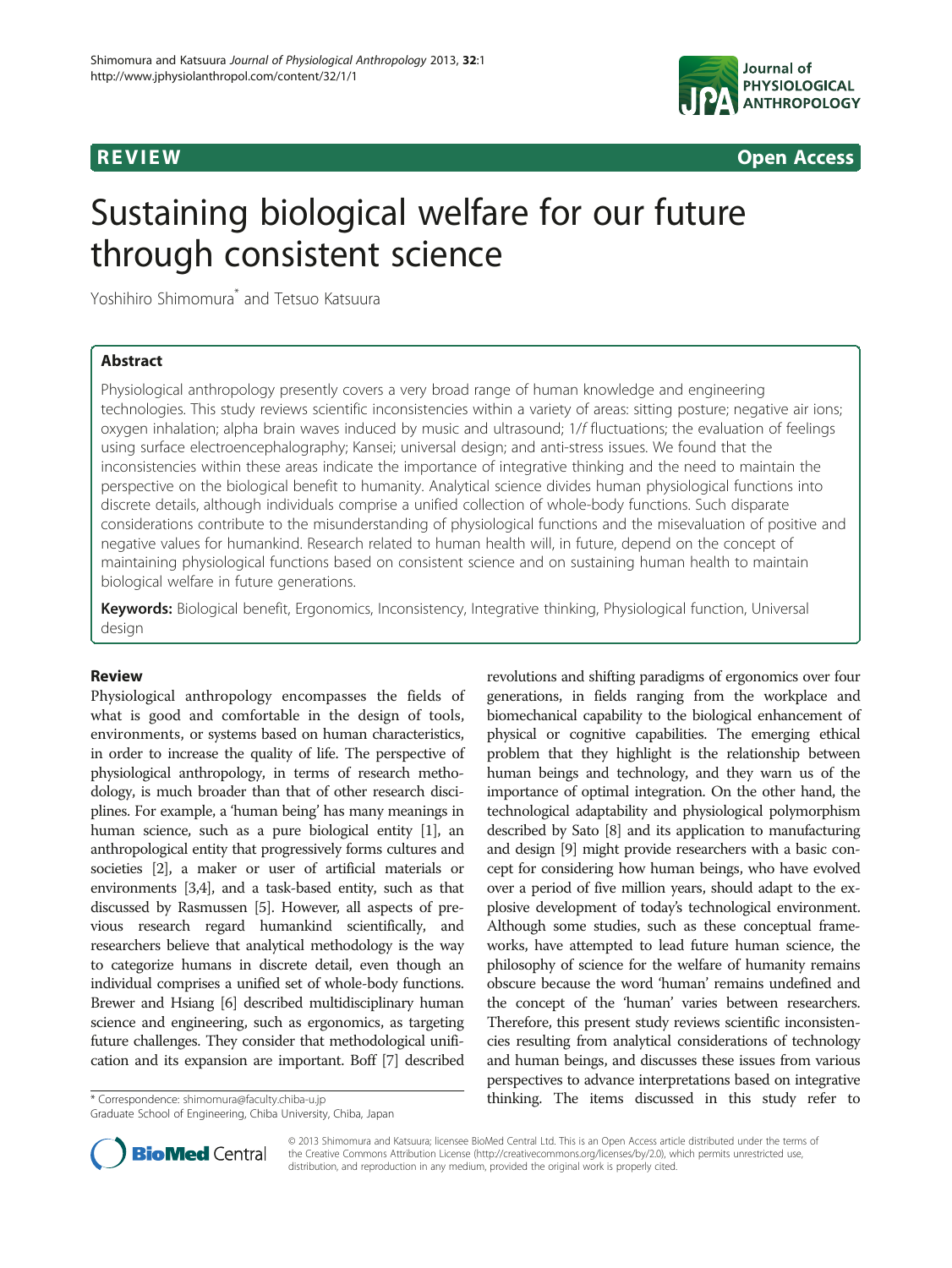keywords in scientific design considerations in physiological anthropology [\[10](#page-4-0)], and were selected to contain a variety of areas of human science, such as the musculoskeletal, circulatory, and central nervous systems, brain function, and stress relief. A concept for today's human technological lifestyle is proposed from the perspective of sustained biological welfare for future generations.

#### Is there a consistent understanding of 'human'?

Although all previous studies of human science and engineering with a proper purpose and valid experimental techniques must be correct in terms of analytical science and a single understanding of what 'human' means, inconsistencies have arisen. These examples help to clarify these scientific inconsistencies and provide a platform for discussion.

### Sitting posture for video display terminal workers

To fit the height of a chair to a human leg and lean the head downward a little is held to be common-sense ergonomics for video display terminal (VDT) workers [[11-13](#page-4-0)] (Figure 1). However, a horizontal seat pan forms a smaller angle between the spinal column and the thigh, and is thus associated with an unequal distribution of tension in the ligaments and muscles of the anterior and posterior sides of the spine [\[14,15\]](#page-4-0) because of post-bending the spinal column [[16-18\]](#page-4-0). Although some declination of the head might help to avoid eyestrain, the shoulders and neck must stiffen to support the weight of the head (about 5 kg) via steady-state activation of the trapezius and neck extensor muscles [\[19,20](#page-4-0)]. Since the earliest phase of ergonomics, no researcher has been able to design the most appropriate chair. The problem of designing a chair is a typical example of the issues that require integrative

thinking about physiological functions of the total body, such as overall spine biomechanics, blood flow, leg edema, digestion, and cognitive function.

#### Negative air ions

Many reports have scientifically explained the comfort gained from being near a waterfall or a forest where negative ions are in the air. Some have demonstrated that negative air ions reduce physiological and psychological stress and exert positive effects on human beings [[21-23](#page-4-0)]. In contrast, others contradict these findings [[24,25\]](#page-4-0). One study even demonstrated that electrically generated negative ions in air can cause pathological damage [\[26\]](#page-4-0).

Thinking rationally, molecular clusters of water [[27](#page-4-0)] are not large enough to be absorbed through the pulmonary alveoli. The reduction in stress markers might simply have been caused by humidity generated by water protecting the skin and mucosa, along with possible negative ions in the air [[28\]](#page-4-0).

#### Oxygen inhalation

'Oxygen bars' have recently become popular as thought is supposedly clarified, and recovery from fatigue is rapid. However, the typical arterial oxygen saturation of a healthy individual is just above 95% [\[29](#page-4-0)]. Moreover, measurements of blood flow in the cerebral cortex demonstrate that astrocytes control the functional hyperemia and result in sufficient oxygen to match the amount of consumption [\[30](#page-4-0)].

It is, in fact, not known whether an excess of oxygen exceeds the balance of homeostasis in blood. Superfluous and long-term oxygen inhalation might increase the production of free radicals [[31](#page-4-0)], and might be deleterious to health [\[32,33](#page-4-0)]. Researchers must consider not only the

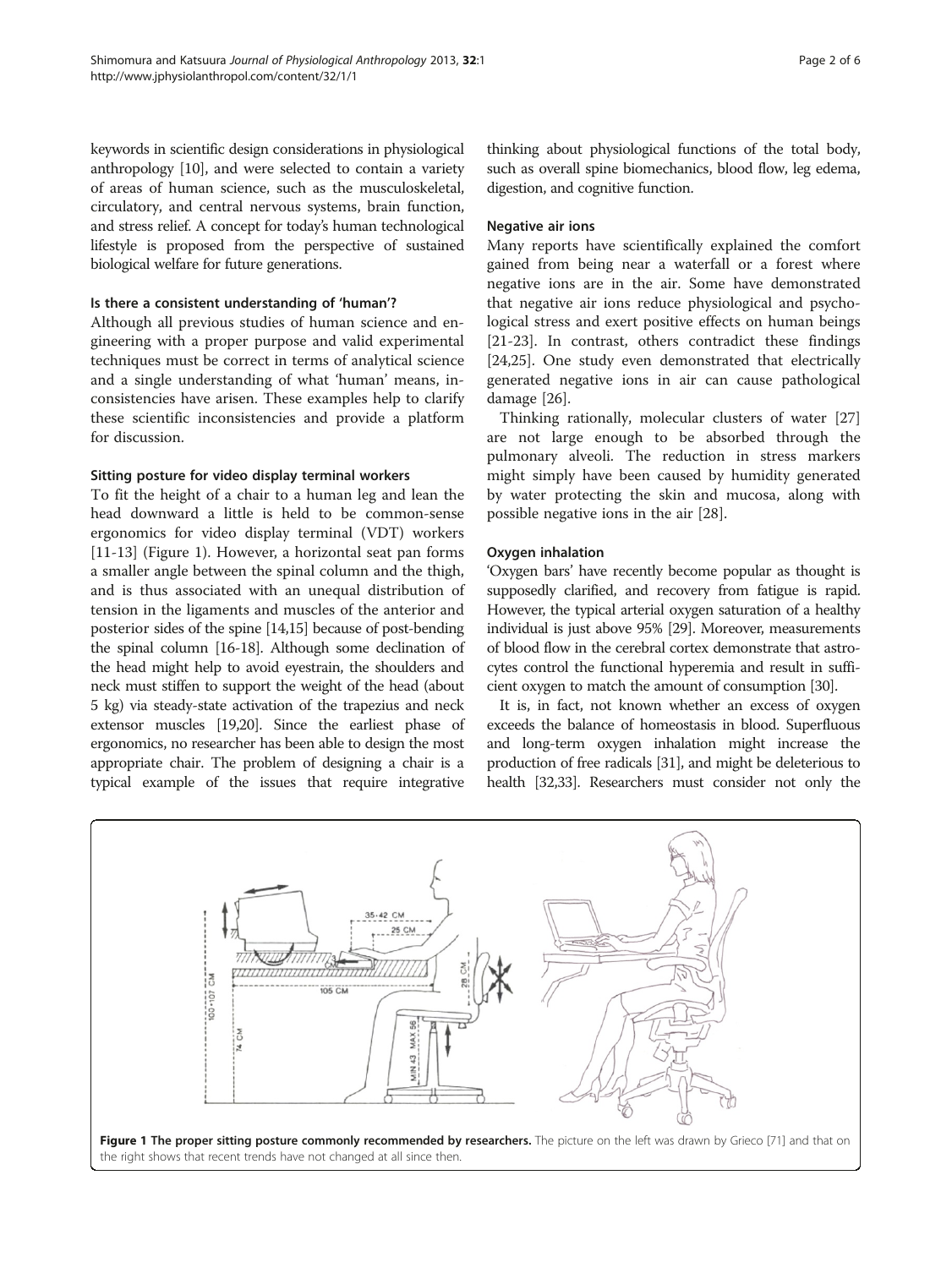immediate effects of the technology but also the long-term effect of its continuous application.

#### Alpha waves induced by relaxation music

Many types of music might increase the quantity of alpha brain waves, as measured in electroencephalograms. Iwaki et al. [[34](#page-4-0)] showed an increase in alpha band amplitude with music stimulation, while Kawasaki et al. [[35\]](#page-4-0) clarified that music-induced pleasure increases the intensity of the alpha waves. Many reports have indicated that the production of alpha waves is increased by relaxation.

Incidentally, one study has shown that rates of alpha waves increased more during an experiment with relaxation audio stimuli than with a general music. However, the subject of that experiment had closed his eyes as the relaxation audio was played. This was reflected as changes in brain activity with or without vision-processing [\[36](#page-4-0)]. Because human beings are the sum of a total of many body functions, to isolate and consider only a single part of the whole is treacherous. Physiological indexes should be correctly interpreted.

# Ultrasound can be perceived

Ultrasound found in nature, wind chimes, and gamelan music is generally thought to induce relaxation with an increase of the alpha-wave activity [\[37-39\]](#page-4-0). However, an auditory brainstem response to ultrasonic tone bursts at a suitable amplitude modulation showed that the sound does not reach the brain stem [[40](#page-4-0)]; that is, humans cannot perceive ultrasonic sound.

Ultrasonic vibration signals delivered as experimental sound stimuli through speakers might lead to slight distortion [\[41\]](#page-4-0) within the audible range [[42](#page-4-0)], and possibly generate a different sound. The use of more precise technology to evaluate human perception should resolve this inconsistency.

# 1/f fluctuations

The vibration or periodic phenomenon in which amplitude or power is inversely proportional to frequency, especially in logarithmic scales, is defined as  $1/f$  noise [\[43](#page-4-0)]. High- and low-frequency vibrations should have a small and a large amplitude, respectively, and the amplitude should be infinite at a direct current content of 0 Hz, if energy equilibrium is assumed. The  $1/f$  property is a very appropriate and convenient means to explain natural periodic phenomena in statistical mechanics.

Biological parameters, such as heart rate and electroencephalograms, follow  $1/f$  fluctuations [\[44-46\]](#page-4-0). However, respiratory sinus arrhythmia [\[47,48](#page-4-0)] is absent if heart rate variability maintains  $1/f$  scaling. Furthermore,  $1/f$  properties do not show dominant bands, such as alpha waves, in electroencephalograms [\[49\]](#page-4-0). Living things, from microbes to human, control statistical probability by coordinating their organs to complete themselves. Therefore, inductive thinking based on statistical equivalence might not be the most appropriate way to explain the whole body of a living thing.

# Evaluation of feelings using surface electroencephalography

Several reports have discussed the determination of feelings and emotions using electroencephalography [\[50-52](#page-5-0)]. According to the somatic-marker hypothesis [\[53](#page-5-0)], emotion is the result of a series of changes in body states, such as the defense and stress reaction, in which the amygdala processes input signals from whole-body receptors. The hypothalamus, hypophysis, and brain stem in the deeper part of brain control these body states.

Native emotions, such as fear and joy, are adaptive systems automated by the limbic system and the Papez circuit [[54,55\]](#page-5-0), whereas the frontal lobe and ventral medial field change physiological states through native emotion circuits to express more complex acquired emotions, such as sympathy, jealousy, or pleasure. The insular cortex and the somatosensory cortex area perceive body reactions in emotions, and then the frontal area processes information and builds feelings based on individual experience and memory. Feelings are induced through such multi-regional coordinated processes. Thus, measuring feelings with only a surface electrode is theoretically impossible. The limitations of a methodology should be strictly understood by researchers, if they are to form a valid description of what is 'human'.

# Kansei

Kansei is the ability to recognize by intuition [[8\]](#page-4-0). This ability is cultivated by bypassing the perception of a somatic reaction [\[53](#page-5-0)] by the frontal lobe, such as the orbitofrontal cortex via the insular cortex and other limbic regions [[56,57](#page-5-0)]. Somatic reactions are marked by the frontal lobe as positive or negative, and the internal end point can be judged immediately without any intervening stage or conscious use of reasoning [\[8\]](#page-4-0). Decision-making by an individual is not always rational and logical, but can be illogical and intuitive. Linguistic explanations and social thinking occur thereafter. Therefore, subjective evaluation that can be described in symbols does not express Kansei. Studies of Kansei engineering [\[58](#page-5-0)-[60](#page-5-0)] might not have necessarily evaluated Kansei appropriately.

In addition, the range of the Kansei reach is restricted within individual experience and is very narrow, which is a drawback for designers.

#### Universal design

Currently, universal design is the adaptation of a product or environment to various users by involving a group that is challenged by some obstacle or by age [\[61-63](#page-5-0)].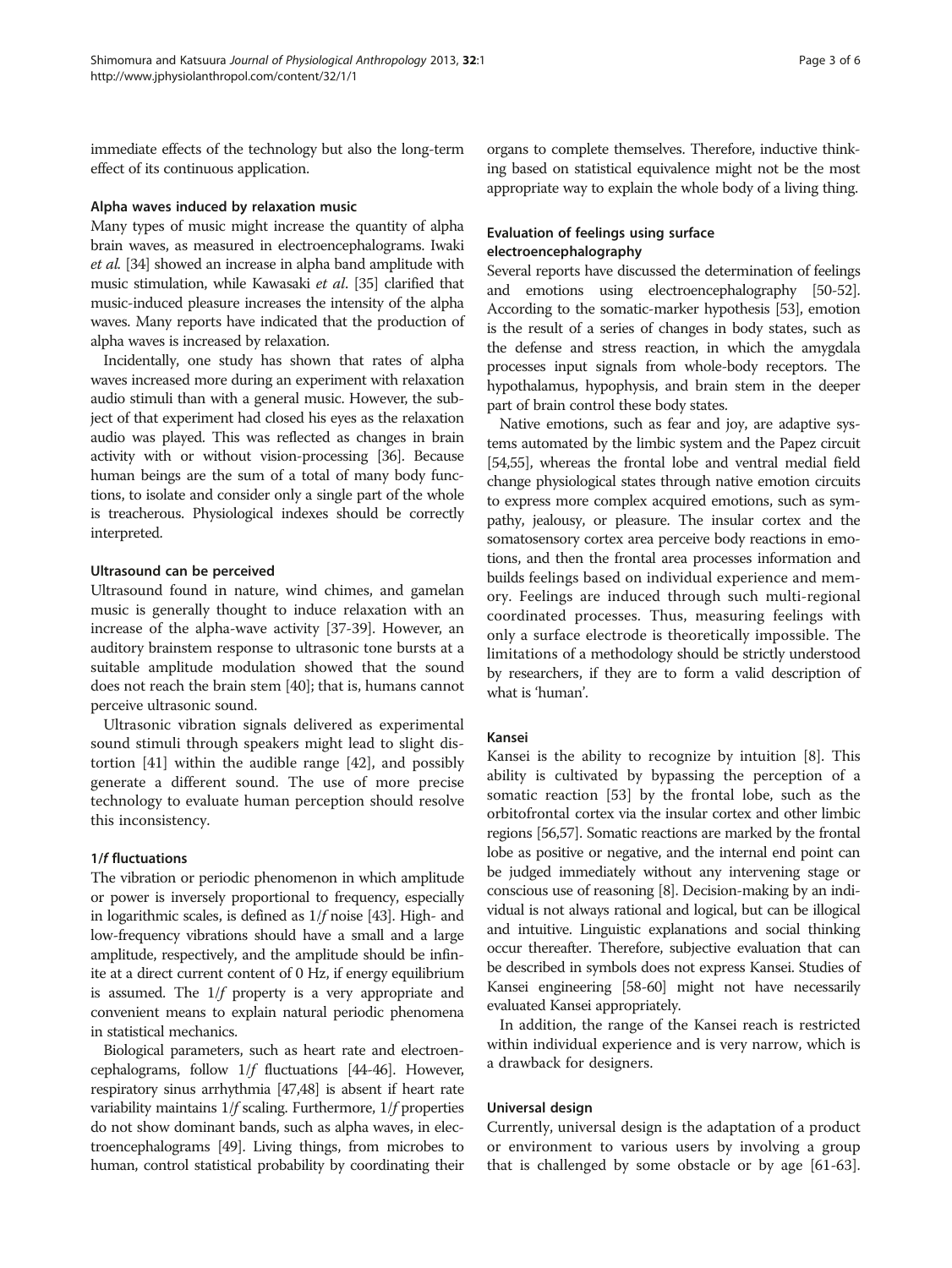This is the same as improving usability and accessibility for a classified user group.

Nominally, human beings have a large brain, dexterity, and the ability to walk. However, morphological, functional, and cultural aspects vary considerably among worldwide populations. Essential discussions about what is universal for human beings, the nature of design and what it is to be human do not exist in the current literature. This condition is insufficient for the establishment of a 'universal' science.

#### Anti-stress

The reduction of physiological stress is very important in many of today's human sciences, such as ergonomics [[64-67](#page-5-0)]. However, humanity cannot maintain mental and physiological functions without stress. All current industrial products and environmental designs have focused on suppressing stress in human beings to achieve comfort and to remove inconveniences or difficulties from the environment. Technology has now reached a point where disuse atrophy (Figure 2), potential reduction, and functional degeneration are significantly promoted. Stress is simply a reaction to a stressor, so good and bad stress originally had no meaning. Stress should be carefully addressed by integrative thinking, especially in physiological anthropology, rather than based solely on research from individual disciplines.

#### Expectations for consistent science

Scientific inconsistencies caution that human beings should not be interpreted from a single intelligible analytical perspective. Intelligible analytical science will deprive humanity of the opportunity for integrative thought [\[68-70](#page-5-0)]. Thus, if arguments range across various disciplines, inconsistencies will frequently arise, even if each study is appropriate in



terms of analytical details. The perspective of physiological anthropology is much wider than that of other research disciplines, so it essentially has an interdisciplinary methodology. Physiological anthropologists should not be satisfied with only an analytical way of science.

As noted by Sato [\[8](#page-4-0)], modern human beings evolved through harsh environmental conditions over a period of about five million years. All human physiological functions were created solely to adapt to nature. Today's human sciences appear simply to detail observations of human beings in terms of only single aspects of evolutionary outcomes and might forget that human beings have a long history of adapting to nature. Therefore, researchers should think not only about the phenomenon currently facing them but also of the physiological functions that comprise the total human being.

To maintain present conditions and quality of life would be impossible without the support of life engineering, antibiotic, and medical technologies. For human science to progress under such circumstances, the concept of maintaining physiological functions and expanding biological adaptation ability by suitable stress management should perhaps be based on consistent science. In addition, the health of Homo sapiens should be sustained to establish a biological welfare that will persist for generations to come.

Human beings have invented various devices and created tools and viable environments over five million years of evolution. This process is an act of design that is unique to humankind and it mostly engages integrative thinking. Physiological anthropology could also be considered as the discipline for developing the human act of design. A significant argument regarding the future of physiological anthropology will hopefully be generated with respect to integrative scientific research and a steadfast vision of the future of humanity based on current technological lifestyles.

# **Conclusion**

Scientific inconsistencies warn of the importance of integrative thinking and the biological benefit to humanity. We propose that physiological functions based on consistent science should be considered so that health, or biological welfare, can be sustained over the long term.

#### Abbreviation

VDT: video display terminal.

#### Competing interests

The authors declare that they have no competing interests.

#### Authors' contributions

YS conceived and wrote the manuscript. TK conceived and helped to draft the manuscript. Both authors have read and approved the final manuscript.

Received: 26 August 2012 Accepted: 22 December 2012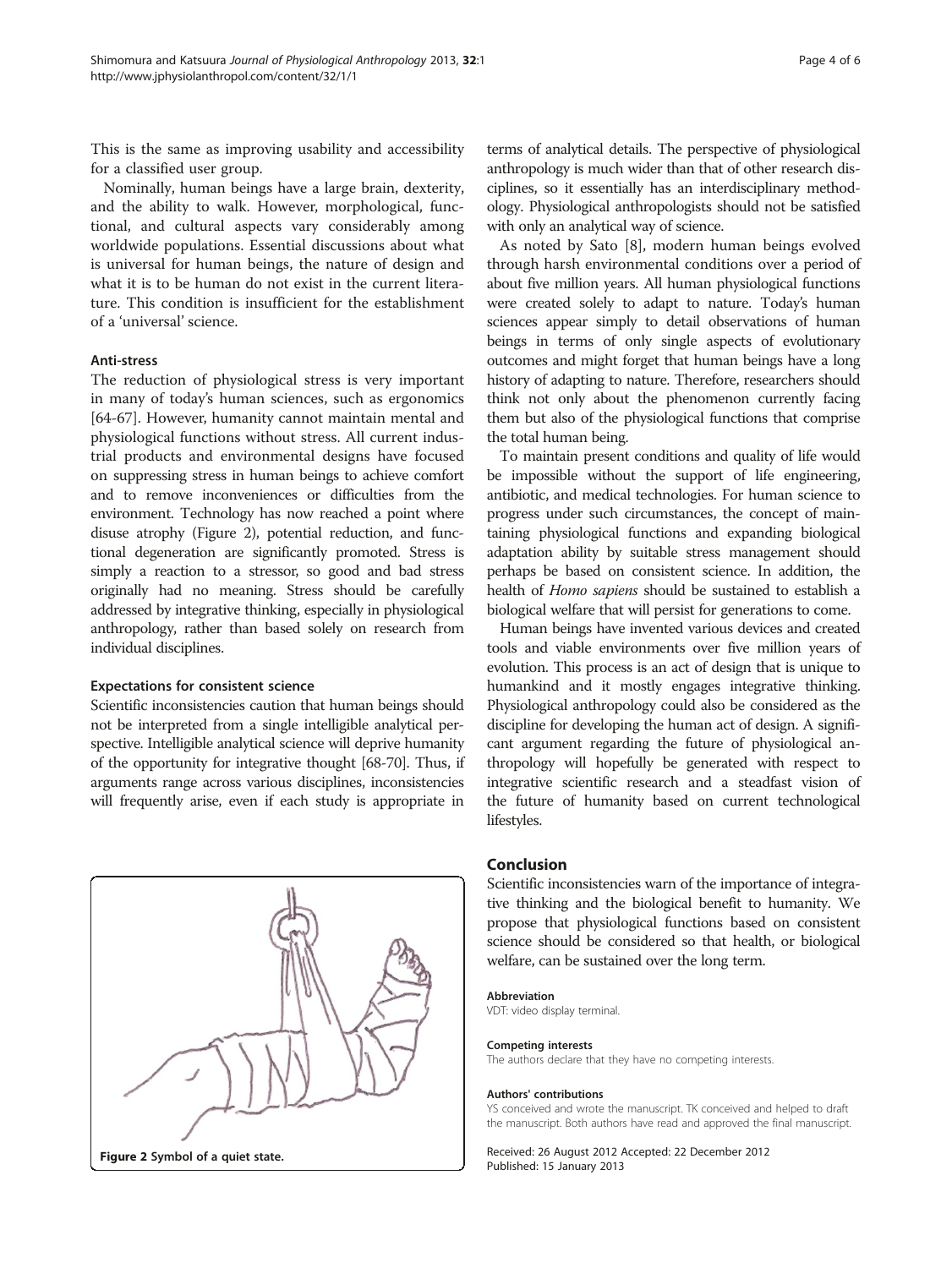#### <span id="page-4-0"></span>References

- Singleton WT: The Body at Work: Biological Ergonomics. Cambridge: Cambridge University Press; 1982.
- Avison DE, Myers MD: Information systems and anthropology: an anthropological perspective on IT and organizational culture. Inform Tech People 1995, 8(3):43–56.
- 3. Iivari J, Iivari N: Varieties of user-centeredness. In Proceedings of the 39th Annual Hawaii International Conference on System Sciences: 4–7 Jan 2006; Kauai, Hawaii. Edited by Sprague R. Los Alamitos, CA: IEEE Computer Society Press; 2006:176a (8).
- Meulen PA, Pruett CJ: Digital human models: what is available and which one to choose. In Proceedings of the Human Factors and Ergonomics Society 45th Annual Meeting: 8–12 Oct 2001; Minneapolis/St. Paul, Minnesota. Santa Monica, CA: The Society; 2001:875–879. 5.
- Rasmussen J: Skills, rules, and knowledge: signals, signs, and symbols, and other distinctions in human performance models. IEEE Trans Syst Man Cybern 1983, 13(3):257–266.
- 6. Brewer JD, Hsiang SM: The 'ergonomics paradigm': foundations, challenges and future directions. Theor Issues Ergon 2002, 3(3):285–305.
- 7. Boff KR: Revolutions and shifting paradigms in human factors & ergonomics. Appl Ergon 2006, 37(4):391–399.
- 8. Sato M: The development of conceptual framework in physiological anthropology. J Physiol Anthropol Appl Human Sci 2005, 24(4):289–295.
- 9. Nakamura M, Fuwa T, Inoue K, Iwasaki F, Kudo S, Sako H, Sato M, Shimomura Y: Prospect of manufacturing and design based on physiological polymorphism. J Physiol Anthropol 2007, 26(4):507–511.
- 10. Takagi Y, Harada H, Maeda T, Sato M: Physiological anthropology design: a comparative study between Germany and Japan. J Physiol Anthropol 2006, 25(1):55–57.
- 11. Turville KL, Psihogios JP, Ulmer TR, Mirka GA: The effects of video display terminal height on the operator: a comparison of the 15 degree and 40 degree recommendations. Appl Ergon 2006, 29(4):239–246.
- 12. Saito S, Piccoli B, Smith MJ, Sotoyama M, Sweitzer G, Villanuevai MBG, Yoshitake R: Ergonomic guidelines for using notebook personal computers. Technical Committee on Human-Computer Interaction, International Ergonomics Association. Ind Health 2000, 38(4):421–434.
- 13. Jamjumrus N, Nanthavanij S: Ergonomic intervention for improving work postures during notebook computer operation. J Hum Ergol (Tokyo) 2008, 37(1):23–33.
- 14. Mandala AC: The seated man (Homo Sedens) and the seated work position. Theory and practice. Appl Ergon 1981, 12(1):19–26.
- 15. Keegan JJ: Alterations of the lumbar curve related to posture and seating. J Bone Joint Surg Am 1953, 35-A(3):589–603.
- 16. Claus AP, Hides JA, Moseley GL, Hodges PW: Is 'ideal' sitting posture real? Measurement of spinal curves in four sitting postures. Man Ther 2009, 14(4):404–408.
- 17. Claus AP, Hides JA, Moseley GL, Hodges PW: Sitting versus standing: does the intradiscal pressure cause disc degeneration or low back pain? J Electromyogr Kinesiol 2008, 18(4):550–558.
- 18. Callaghan JP, Dunk NM: Examination of the flexion relaxation phenomenon in erector spinae muscles during short duration slumped sitting. Clin Biomech 2002, 17(5):353-360.
- 19. Villanueva MBG, Jonai H, Sotoyama M, Hisanaga N, Takeuchi Y, Saito S: Sitting posture and neck and shoulder muscle activities at different screen height settings of the visual display terminal. Ind Health 1997, 35(3):330–336.
- 20. Caneiro JP, O'Sullivan P, Burnett A, Barach A, O'Neil D, Tveit O, Olafsdottir K: The influence of different sitting postures on head/neck posture and muscle activity. Man Ther 2010, 15(1):54–60.
- 21. Malik A, Singh K, Singh M: Effect of negative air ions on physiological and perceived psychological stress during computer operation. Int JEnviron Health 2010, 4(1):67–77.
- 22. Ryushi T, Kita I, Sakurai T, Yasumatsu M, Isokawa M, Aihara Y, Hama K: The effect of exposure to negative air ions on the recovery of physiological responses after moderate endurance exercise. Int J Biometeorol 1998, 41(3):132–136.
- 23. Gail T, Poole MF, Galla J, Berrier J: The influence of negative air ions on human performance and mood. Hum Factors 1981, 23(5):633–636.
- 24. Hedge A, Collis MD: Do negative air ions affect human mood and performance? Ann Occup Hyg 1987, 31(3):285–290.
- 25. Albrechtsen O, Clausen V, Christensen FG, Jensen JG, Møller T: The influence of small atmospheric ions on human well-being and mental performance. Int J Biometeorol 1978, 22(4):249–262.
- 26. Cai K, Liu X, Xu Y, Ren C, Chen H, Xu J, Yu Z: Damage effects induced by electrically generated negative air ions in Caenorhabditis elegans. Sci Total Environ 2008, 401(1–3):176–183.
- 27. Kobara H, Tamiya M, Wakisaka A, Fukazu T, Matsuura K: Relationship between the size of mist droplets and ethanol condensation efficiency at ultrasonic atomization on ethanol-water mixtures. AICHE J 2010, 56(3):810–814.
- 28. Kubota A: Distribution characteristics of the negative ion in the vicinity of erosion control (Sabo) facilities, torrents and their riparian forests (in Japanese). Sci B Fac Agr Kyushu 2006, 61(1):33–38.
- 29. Yoshiya I, Shimada Y, Tanaka K: Spectrophotometric monitoring of arterial oxygen saturation in the fingertip. Med Biol Eng Comput 1980, 18(1):27–32.
- 30. Gordon GRJ, Mulligan SJ, MacVicar BA: Astrocyte control of blood flow. In Astrocytes in (Patho) Physiology of the Nervous System. Edited by Parpura V, Haydon PG. New York: Springer Science; 2009:461–486.
- 31. Aruoma OI: Free radicals, oxidative stress, and antioxidants in human health and disease. J Am Oil Chem Soc 1998, 75(2):199-212.
- 32. Halliwell B, Gutteridge JMC: Free Radicals in Biology and Medicine. 4th edition. New York: Oxford University Press; 2007.
- 33. Clark JM, Lambertsen CJ: Pulmonary oxygen toxicity: a review. Pharmacol Rev 1971, 33(2):37–133.
- 34. Iwaki T, Hayashi M, Hori T: Changes in alpha band EEG activity in the frontal area after stimulation with music of different affective content. Percept Mot Skills 1997, 84(2):515–526.
- 35. Kawasaki M, Karashima M, Saito M: Effect of emotional changes induced by sounds on human frontal alpha-wave during verbal and non-verbal tasks. Int J Biomed Eng Technol 2009, 2(3):191–202.
- 36. Chen ACN, Feng W, Zhao H, Yin Y, Wang P: EEG default mode network in the human brain: spectral regional field powers. NeuroImage 2008, 41(2):561-574.
- 37. Oohashi T, Nishina E, Honda M, Yonekura Y, Fuwamoto Y, Kawai N, Maekawa T, Nakamura S, Fukuyama H, Shibasaki H: Inaudible highfrequency sounds affect brain activity: hypersonic effect. J Neurophysiol 2000, 83(6):3548–3558.
- 38. Oohashi T, Kawai N, Nishina E, Honda M, Yagi R, Nakamura S, Morimoto M, Maekawa T, Yonekura Y, Shibasaki H: The role of biological system other than auditory air-conduction in the emergence of the hypersonic effect. Brain Res 2006, 1073–1074:339–347.
- 39. Yagi R, Nishina E, Honda M, Oohashi T: Modulatory effect of inaudible high-frequency sounds on human acoustic perception. Neurosci Lett 2003, 351(3):191–195.
- 40. Katsuura T, Huang J, Jin X, Liu X, Shimomura Y, Iwanaga K: Physiological measurements for evaluation of human-environment system. J Human Environ Syst 2006, 9(1):1–6.
- 41. Tan CT, Moore BCJ, Zacharov N: The effect of nonlinear distortion on the perceived quality of music and speech signals. J Audio Eng Soc 2003, 51(11):1012–1031.
- 42. Ashihara K, Kiryu S: Intermodulation distortions of loudspeakers induced by complex tones with components at frequency higher than audible frequency (in Japanese). J Acoust Soc Jap 1999, 55(4):256-264.
- 43. Hooge FN, Kleinpenning TGM, Vandamme LKJ: Experimental studies on 1/f noise. Rep Prog Phys 1981, 44(5):479–532.
- 44. Kobayashi M, Musha T: 1/f fluctuation of heartbeat period. IEEE Trans Biomed Eng 1982, 29(6):456–457.
- 45. Musha T, Yamamoto M: 1/f fluctuations in biological systems. In Proceedings of the 19th Annual International Conference of the IEEE Engineering in Medicine and Biology Society: 30 Oct - 2 Nov. 2 1997; Chicago. Edited by Jaeger RJ, Piscataway NJ. Piscataway, NJ: Institute of Electrical and Electronics Engineers; 1997:2692–2697. 6.
- 46. Allegrini P, Menicucci D, Bedini R, Fronzoni L, Gemignani A, Grigolini P, West BJ, Paradisi P: Spontaneous brain activity as a source of ideal 1/f noise. Phys Rev E Stat Nonlin Soft Matter Phys 2009, 80(6 Pt 1):061914.1–061914.13.
- 47. Hirsch JA, Bishop B: Respiratory sinus arrhythmia in humans: how breathing pattern modulates heart rate. Am J Physiol 1981, 241(4):H620–H629.
- 48. Kobayashi H: Does paced breathing improve the reproducibility of heart rate variability measurements? J Physiol Anthropol 2009, 28(5):225–230.
- 49. Pritchard WS: The brain in fractal time: 1/f-like power spectrum scaling of the human electroencephalogram. Int J Neurosci 1992, 66(1-2):119-129.